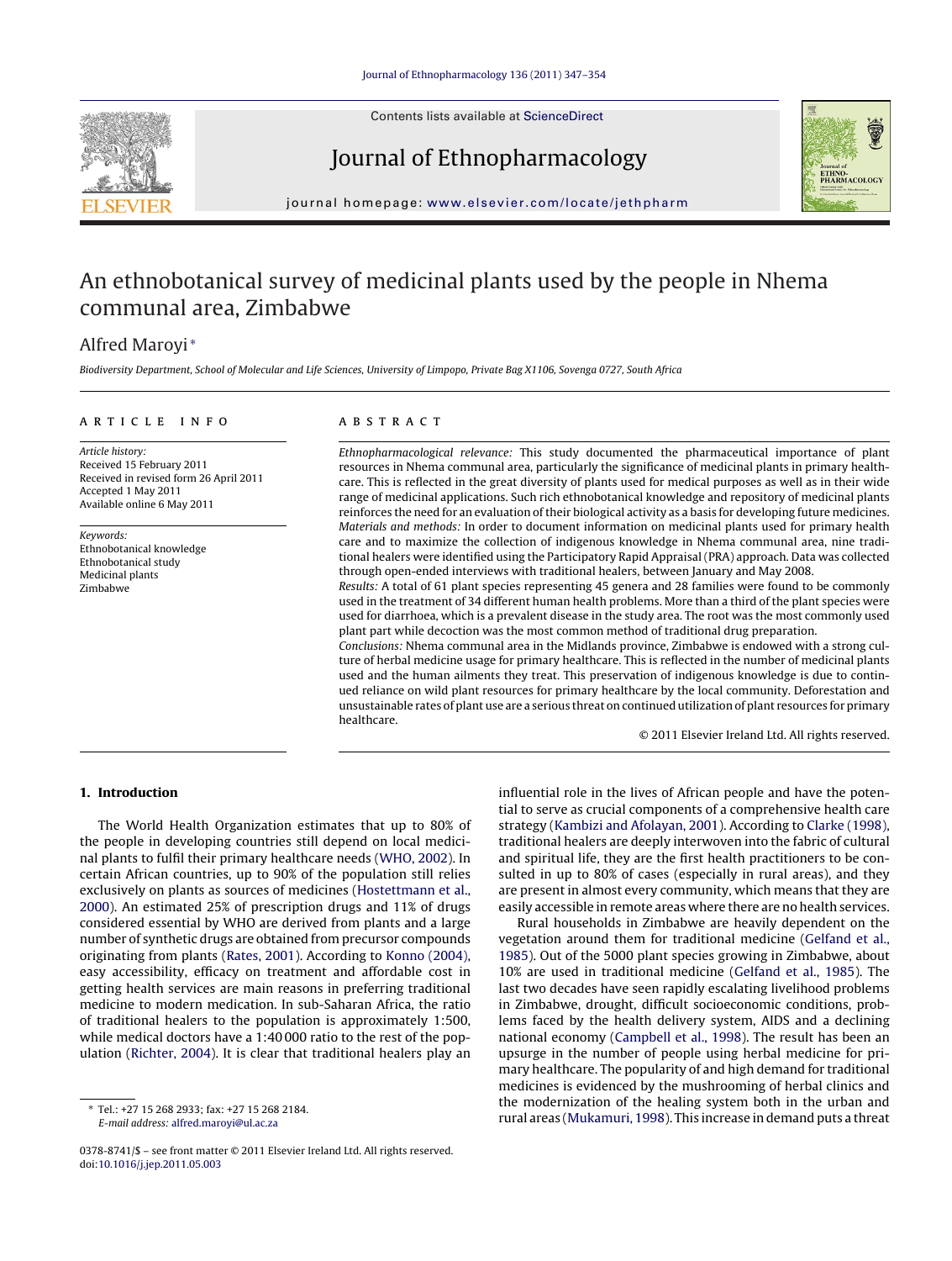on natural resources. Knowledge on the use of medicinal plants is enormous but if this is not rapidly researched and recorded, indications are that it will be lost with succeeding generations ([Hostettmann et al., 2000\).](#page-7-0) Despite the increasing acceptance of traditional medicine in Zimbabwe ([Gelfand et al., 1985; Mukamuri,](#page-7-0) [1998; Kambizi and Afolayan, 2001\),](#page-7-0) this rich indigenous knowledge on traditional remedies is not adequately documented. The available knowledge on the use of plant preparations in traditional medicine is important but the dissemination of this valuable knowledge is progressively diminishing. In addition, the conservation of ethnobotanical knowledge as part of living cultural knowledge and practice between communities and the environment is essential for biodiversity conservation ([Martin, 1995\).](#page-7-0) Therefore, documentation of plants used in traditional medicine is urgent so that the knowledge can be preserved and plants conserved, and sustainably managed and utilized by the majority of the local people. In order to achieve this objective, an ethnobotanical survey was undertaken in Nhema communal area aimed at documenting medicinal plant uses and the associated indigenous knowledge held by the local people.

## **2. Materials and methods**

## 2.1. Study area

This paper is based on a case study in Nhema communal area (Fig. 1), centrally located in the Midlands Province of Zimbabwe. Nhema communal area lies between 19◦57 S to 20◦30 S latitude and 30◦00 E to 30◦58 E longitude. This district is categorized as one of the most severely deforested and densely populated areas in the country ([McGregor, 1994\).](#page-7-0) It is about 1200 m above sea level, with a mean annual rainfall of 700 mm, concentrated in the rainy season from November to March. In the hottest month, October, the mean temperature is 29 ◦C, and in the coldest month, July, the mean temperature is 9 ◦C. Severe mid-season dry spells and an unreliable start to the rainy season make the area marginal for maize, tobacco and cotton. Rainfall is the greatest physical constraint to agricultural production, falling during a single rainy season. The risk of crop failure due to drought is high. Soils are largely derived from granitic–gneissic rocks, giving rise to predominantly sandy soils, with a low water-holding capacity, low fertility, low pH, and deficiencies in nitrogen, phosphorus, and sulphur [\(McGregor, 1994\).](#page-7-0) The most extensive vegetation type is drier miombo woodland, in which Brachystegia spiciformis and Julbernardia globiflora are dominant in terms of basal area, with patches of Hyparrhenia spp., Eragrostis spp., Heteropogon spp. and Digitaria spp. grasses.

The poorest families depend on the natural environment for resources such as construction timber, firewood and fencing materials, as well as their daily food which include insects, wild fruits and vegetables; and medicine. Inhabitants are highly dependent on traditional medicines because modern medicines are unavailable or unaffordable for most of the inhabitants. Nhema communal area lacks basic infrastructure such as tarred roads, piped water, and electricity is available to only 5% of households. There are no official population data at ward level, but rough calculations for this research suggest a population density of 28 people/km2. Traditional beliefs in Nhema communal area are still prevalent and are being practiced. Most people practice Christianity and African traditional religion concurrently though almost all claim to be Christians.

## 2.2. Data collection

The study was undertaken between January and May 2008. A total of 9 traditional healers were identified using the Participatory Rapid Appraisal (PRA) approach ([Martin, 1995\).](#page-7-0) PRA, though difficult to quantify, provides a valuable insight into the multiple meanings, dimensions and experiences of local people with





**Fig. 1.** Geographical location of the study area. Top: Map of Zimbabwe illustrating the geographical position of Nhema communal area. Bottom: Detailed map of study area.

traditional plant medicines. It captures information that standard plant use methods are likely to miss. Open-ended methods, such as unstructured interviews and discussion groups allow the emergence of issues and dimensions that are important to the community but not necessarily known to the researcher, thus allowing unanticipated themes to be explored by the interviewer [\(Miles and](#page-7-0) [Huberman, 1994\).](#page-7-0) Therefore, PRA was easily adopted and allowed real participation at the community level. Members of the local community were asked to give the names of the most renowned traditional healers in the study area. The traditional healers were professional practitioners who medicated the local people using ethnomedicinal plants and their products. Most were men over 40 years old ([Table 1\).](#page-2-0) Verbal informal consent was obtained from each individual traditional healer who participated in the study. The interviews and discussions were carried out in Shona, the local language since the author is a native speaker of the language. Data on the local names of the plants, the plant parts used, diseases treated by the plants, mode of usage and administration were collected in the field. Plants recorded in the results were mentioned by at least two traditional healers as treating the same disease in order to confirm its use.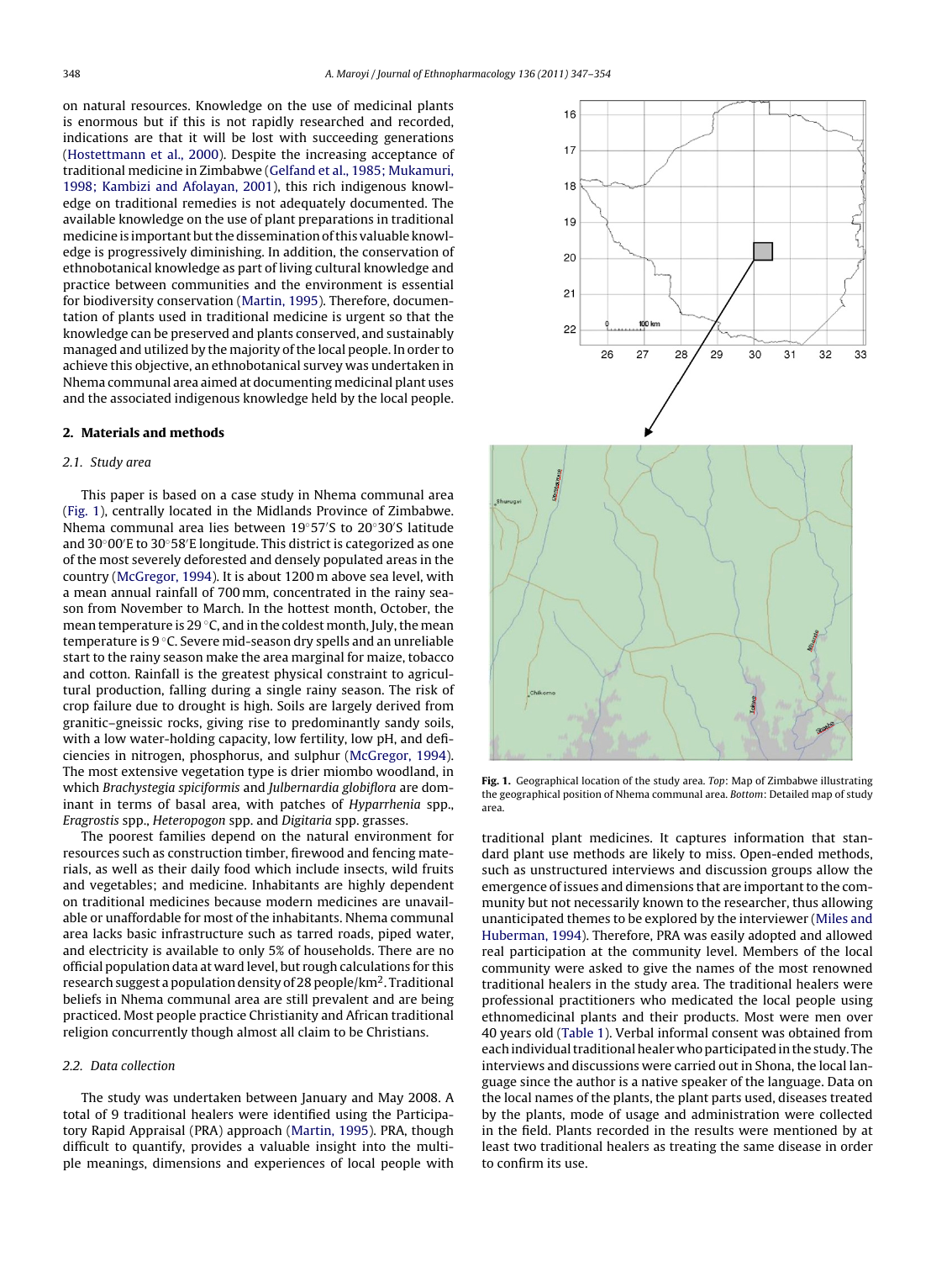#### <span id="page-2-0"></span>**Table 1**

Age and sex characteristics of traditional healers interviewed in Nhema communal area, Zimbabwe.

|        | Age (years) |           |           | Total |
|--------|-------------|-----------|-----------|-------|
|        | $21 - 40$   | $41 - 60$ | $61 - 80$ |       |
| Female |             |           |           |       |
| Male   |             |           |           |       |

## 2.3. Plant collection and identification

Trips were made to the sites where traditional healers normally collect plants they use as traditional medicines. Plants said to be used as traditional medicines during the interviews were identified in the field by the traditional healers. Voucher specimens were collected during walks with traditional healers when encountered for the first time and again when they were flowering or fruiting, for easy identification. Specimens were processed using standard taxonomic procedures ([Bridson and Foreman, 1998\).](#page-7-0) Each specimen included important parts such as leaves, stems, flowers and fruits where available. For small herbaceous plants, the whole plants were collected. Specimens were deposited for future reference at the National Herbarium, Harare, Zimbabwe.

### 2.4. Data analysis

The majority of the data collected in this study were descriptive in nature, therefore, they were explained directly. Interview data were coded and sorted into themes. Inconsistencies and unique statements were noted and given particular attention. Recurrent themes were uncovered in this report by a process of systematic content analysis. In its broadest sense, different researchers have emphasized various aspects of content analysis, from its capacity to generate quantitative descriptions by analyzing word counts ([Silverman, 1993\)](#page-7-0) to its ability to help researchers draw inferences from a text by breaking that text into discrete units of manageable data that can then be meaningfully reorganized [\(Weber, 1990\).](#page-7-0) The data were organized and analyzed with the SPSS programme. Information gathered through semi-structured interview was presented using percentages and ranking.

## **3. Results and discussion**

## 3.1. Medicinal plant diversity

This study recorded sixty one (61) plant species as useful in traditionally managing various human diseases in Nhema communal area [\(Table 2\).](#page-3-0) These medicinal plants were distributed among 28 families and 45 genera. The largest proportion of medicinal plants collected belonged to the family Fabaceae (9 species), followed by Anacardiaceae (7 species), Ebenaceae (4 species), Euphorbiaceae (4 species), Tiliaceae (4 species), Loganiaceae and Moraceae (3 species each). Other families were represented by one species each, as shown in [Table 2.](#page-3-0) Fabaceae and Anacardiaceae families have the highest diversity of species used as herbal medicine probably because these are large families characterized by several species.

#### 3.2. Use of traditional medicine in Nhema communal area

Traditional healers in the study area play an important role in primary healthcare of the local community as the majority of their clients came from resource poor families who cannot afford the modern healthcare services. According to traditional healers, the local people are still reliant on wild plants for primary healthcare due to the widespread belief in its effectiveness. These results correlate strongly with the findings made in Ethiopia where peo-



**Fig. 2.** Characteristics of the plants used as herbal medicines in Nhema communal area, Zimbabwe. (A) Growth habit represented in pie diagram and (B) plant part used represented in bar chart.

ple did not utilize western biomedical care where available in preference of traditional medicine ([Addis et al., 2001\).](#page-7-0) Similarly, [Flatie et al. \(2009\)](#page-7-0) observed that some illnesses cannot be cured by modern health care but by traditional medicine. For instance, demon possession and infertility are typical health problems for which people visit traditional healers in Kalabo District, Zambia [\(Stekelenburg et al., 2005\).](#page-7-0) Most treatments in Nhema communal area were performed in the homes of the individual traditional healers. Previous research on the use of traditional medicine in Zimbabwe ([Mukamuri, 1998\)](#page-7-0) showed widespread use of indigenous remedies by both rural and urban communities. These results correlate strongly with the findings of [Teklehaymanot and Giday](#page-7-0) [\(2007\)](#page-7-0) who found that continued reliance of many African people on traditional medicines is partly due to economic circumstances, which place modern health facilities, services and pharmaceuticals out of the reach of the majority of the population.

## 3.3. Plant parts used

Analysis of the growth forms of the medicinal plants used in Nhema communal area revealed that shrub and trees constituted the largest number or proportion with 43% and 42%, respectively, followed by herbs with 10% as shown in Fig. 2A. This could be due to the fact that these growth forms are available in almost all seasons as they are relatively drought resistant and are not affected by seasonal variations [\(Albuquerque, 2006\).](#page-7-0) The plant parts used for making herbal preparations were the roots, leaves, bark, seeds,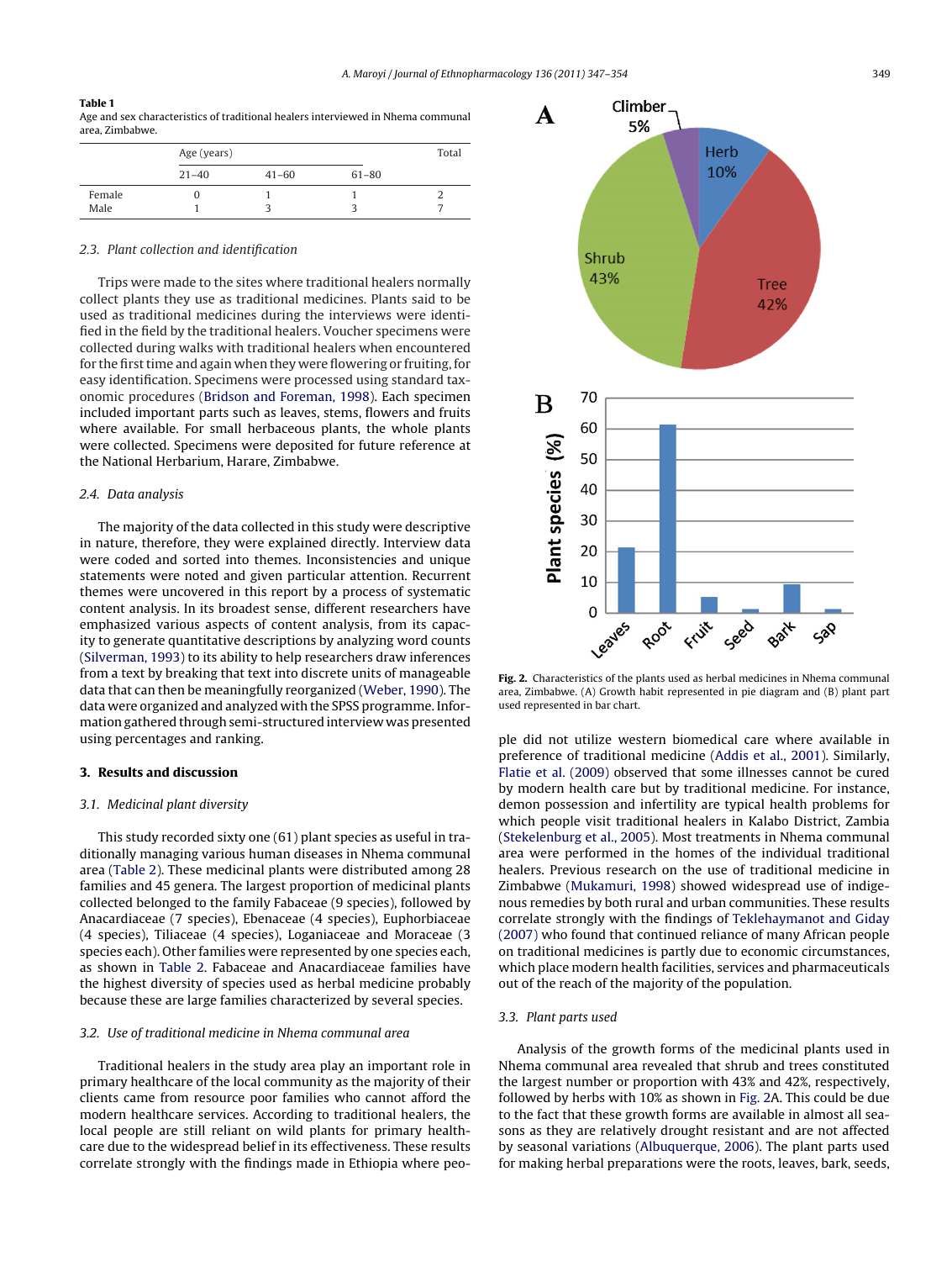<span id="page-3-0"></span>

| Plant species                                  | Family name   | Voucher<br>number | Vernacular name | Habit   | Part(s) used | Use(s)                    | Number of<br>citations | Preparation and administration                                                    |
|------------------------------------------------|---------------|-------------------|-----------------|---------|--------------|---------------------------|------------------------|-----------------------------------------------------------------------------------|
| Acacia karroo Hayne                            | Fabaceae      | AM 472            | Muhwa           | Tree    | Root         | Convulsions               | 2                      | Crushed, mixed with hot water, extract drunk                                      |
| Albizia antunesiana Harms                      | Fabaceae      | AM                | Muriranyenze    | Tree    | <b>Bark</b>  | Constipation              | 3                      | Crushed, mixed with hot water, extract drunk                                      |
|                                                |               | 282               |                 |         | Leaves       | Purgative                 | 3                      | Crushed, mixed with hot water, extract drunk                                      |
|                                                |               |                   |                 |         | Root         | Diarrhoea                 | 6                      | Crushed, mixed with hot water, extract drunk                                      |
|                                                |               |                   |                 |         |              | Aphrodisiac               | $\overline{7}$         | Crushed, mixed with cold water, extract drunk                                     |
|                                                |               |                   |                 |         |              | Gonorrhoea                | $\overline{3}$         | Crushed, mixed with cold water, extract drunk                                     |
|                                                |               |                   |                 |         |              | Infertility in women      | 2                      | Crushed, mixed with hot water, extract drunk                                      |
| Aloe greatheadii Schönland                     | Asphodelaceae | AM                | Gavakava        | Herb    | Leaves       | Gonorrhoea                | $\overline{4}$         | Hot water extract drunk three times a day                                         |
|                                                |               | 325               |                 |         |              | Constipation              | 3                      | Crushed, mixed with hot water, extract drunk                                      |
| Ampelocissus africana (Lour.) Merr.            | Vitaceae      | AM 339            | Muzambiringa    | Climber | Root         | Diarrhoea                 | $\overline{4}$         | Crushed, mixed with water, extract drunk                                          |
| Ampelocissus obtusata (Welw. ex Baker)         | Vitaceae      | AM 421            | Muzambiringa    | Climber | Root         | Diarrhoea                 | 3                      | Crushed, mixed with hot water, extract drunk                                      |
| Planch.                                        |               |                   |                 |         |              |                           |                        |                                                                                   |
| Annona stenophylla Engl. & Diels               | Annonaceae    | AM                | Muroro          | Shrub   | Root         | <b>Boils</b>              | $\overline{4}$         | Paste applied on the boil                                                         |
|                                                |               | 307               |                 |         |              | Chest pains               | $\overline{4}$         | Crushed, mixed with hot water, extract drunk                                      |
|                                                |               |                   |                 |         |              | Snake repellent           | 9                      | Mixed with roots of Securidaca                                                    |
|                                                |               |                   |                 |         |              |                           |                        | longipedunculata and sprinkled around<br>homestead                                |
|                                                |               |                   |                 |         |              | Sexually transmitted      | 5                      | Crushed, mixed with hot water, extract drunk                                      |
|                                                |               |                   |                 |         |              | diseases                  |                        |                                                                                   |
|                                                |               | AM                | Rukato          | Climber | Root         | Pneumonia                 | $\overline{4}$         | Crushed, mixed with hot water, extract drunk                                      |
| Asparagus africanus Lam.                       | Asparagaceae  |                   |                 |         |              |                           |                        |                                                                                   |
|                                                |               | 300               |                 |         |              | Diarrhoea                 | 5                      | Crushed, mixed with hot water, extract drunk                                      |
|                                                |               |                   |                 |         |              | To dilate the birth canal | 8                      | Crushed, mixed with hot water, extract drunk                                      |
| Azanza garckeana (F. Hoffm.) Exell &<br>Hillc. | Malvaceae     | AM 493            | Mutohwe         | Tree    | Root         | Earache                   | $\overline{c}$         | Infusion dropped into the ear                                                     |
| Berchemia discolor (Klotzsch) Hemsl.           | Rhamnaceae    | AM 523            | Nyii            | Tree    | Root         | Abdominal pains           | 3                      | Crushed, mixed with hot water, extract drunk                                      |
| Brachystegia boehmii Taub.                     | Fabaceae      | AM 402            | Mupfuti         | Tree    | <b>Bark</b>  | Sexually transmitted      | 2                      | Crushed, mixed with cold water, extract drunk                                     |
|                                                |               |                   |                 |         |              | diseases                  |                        |                                                                                   |
| Bridelia cathartica G. Bertol.                 | Euphorbiaceae | AM 281            | Mutsvoritsvoto  | Shrub   | Root         | Infertility in men        | 3                      | Crushed, mixed with hot water, extract drunk                                      |
| Bridellia mollis Hutch.                        | Euphorbiaceae | AM 533            | Mutuzvidzembwa  | Shrub   | Root         | Cough                     | $\overline{2}$         | Hot water extract drunk three times a day                                         |
| Carissa bispinosa (L.) Desf. ex Brenan         | Apocynaceae   | AM                | Muruguru        | Shrub   | Root         | Diarrhoea                 | 8                      | Hot water extract drunk three times a day                                         |
|                                                |               | 439               |                 |         |              | Cough                     | $\overline{4}$         | Hot water extract drunk three times a day                                         |
| Carisa edulis (Forssk.) Vahl                   |               | AM                | Muruguru        | Shrub   | Root         | Diarrhoea                 | $\overline{7}$         | Crushed, mixed with hot water, extract drunk                                      |
|                                                | Apocynaceae   | 363               |                 |         |              |                           | 5                      |                                                                                   |
|                                                |               |                   |                 |         |              | Cough                     |                        | Hot water extract drunk three times a day                                         |
| Cassia abbreviata Oliv.                        | Fabaceae      | AM                | Muremberembe    | Shrub   | Root         | Aphrodisiac               | 6                      | Crushed, mixed with hot water, extract drunk                                      |
|                                                |               | 324               |                 |         |              | Abortion                  | 3                      | Crushed, mixed with hot water, extract drunk                                      |
|                                                |               |                   |                 |         |              | Constipation              | $\overline{2}$         | Crushed, mixed with hot water, extract drunk                                      |
|                                                |               |                   |                 |         |              | Diarrhoea                 | $\overline{7}$         | Crushed, mixed with hot water, extract drunk                                      |
|                                                |               |                   |                 |         |              | Gonorrhoea                | 6                      | Crushed, mixed with cold water, extract drunk                                     |
| Citrus limon (L.) Burm. f.                     | Rutaceae      | AM 318            | Mulemoni        | Tree    | Fruit        | Cough, Flu and fever      | 9                      | Extract of Citrus lemon fruit, Eucalyptus sp. and<br>Psidium guajava leaves drunk |
| Corchorus tridens L.                           | Tiliaceae     | AM 528            | Derere          | Herb    | Root         | Backache                  | 2                      | Crushed, mixed with hot water, extract drunk                                      |
| Cucumis anguria L.                             | Cucurbitaceae | AM 449            | Muchacha        | Herb    | Fruit        | Snake repellent           | $\overline{7}$         | Pieces of fruit left around homestead                                             |
| Diospyros lycioides Desf.                      | Ebenaceae     | AM 513            | Musumadombo     | Shrub   | Root         | Infertility in women      | 3                      | Crushed, mixed with hot water, extract drunk                                      |
| Diospyros mespiliformis Hochst. ex A.DC.       | Ebenaceae     | AM 333            | Musuma          | Tree    | Root         | Abdominal pains           | 3                      | Crushed, mixed with hot water, extract drunk                                      |
| Ekebergia benguelensis Welw. ex C.DC.          | Meliaceae     | AM                | Mudyavarungu    | Tree    | <b>Bark</b>  | Infertility in men        | 2                      | Crushed, mixed with hot water, extract drunk                                      |
|                                                |               |                   |                 |         | Root         | Dysmenorrhea              | $\overline{c}$         | Crushed, mixed with hot water, extract drunk                                      |
|                                                |               | 446               |                 |         |              |                           |                        |                                                                                   |
| Elephantorrhiza goetzei (Harms) Harms          | Fabaceae      | AM                | Ntorani         | Shrub   | Root         | Abdominal pains           | 3                      | Crushed, mixed with hot water, extract drunk                                      |
|                                                |               | 283               |                 |         |              | Bilharzia                 | 3                      | A mixture with root of Piliostigma thonningii                                     |
|                                                |               |                   |                 |         |              | (Schistosomiasis)         |                        | taken by mouth                                                                    |
|                                                |               |                   |                 |         |              | Diarrhoea                 | $\overline{7}$         | Hot water extract drunk three times a day                                         |
|                                                |               |                   |                 |         |              | Gonorrhoea                | $\overline{4}$         | Crushed, mixed with hot water, extract drunk                                      |
| Erythrina abyssinica Lam. ex DC.               | Fabaceae      | AM                | Mutiti          | Tree    | Bark         | Backache                  | 3                      | Crushed, mixed with hot water, extract drunk                                      |
|                                                |               | 288               |                 |         | Root         | Wounds                    | $\overline{2}$         | Wounds washed with infusion                                                       |
| Eucalyptus sp.                                 | Myrtaceae     | AM 298            | Mugamutiri      | Tree    | Leaves       | Cough, flu and fever      | 9                      | Extract of Citrus lemon fruit, Eucalyptus sp. and                                 |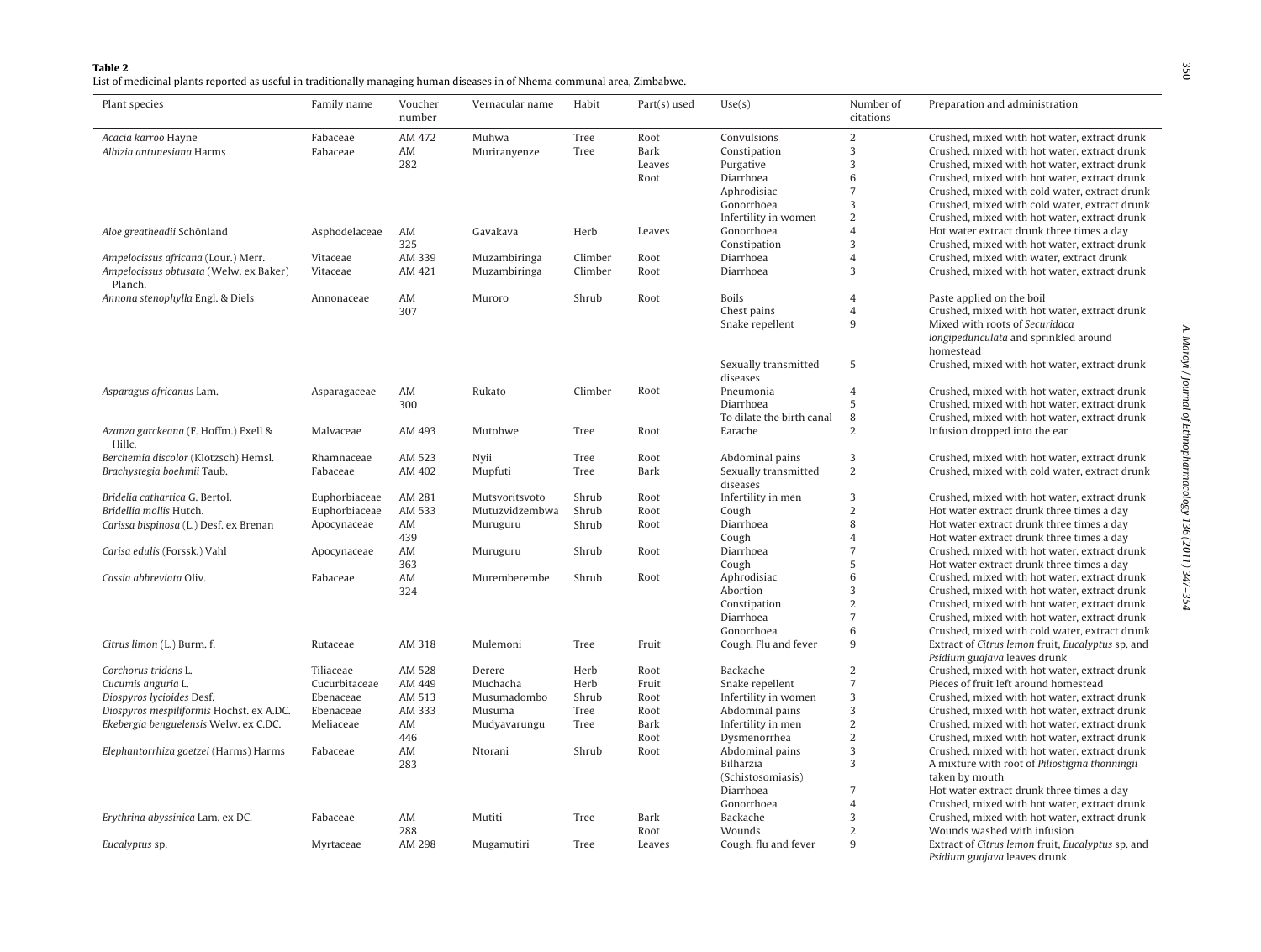| Plant species                                     | Family name         | Voucher<br>number | Vernacular name | Habit | $Part(s)$ used          | Use(s)                           | Number of<br>citations | Preparation and administration                                                    |
|---------------------------------------------------|---------------------|-------------------|-----------------|-------|-------------------------|----------------------------------|------------------------|-----------------------------------------------------------------------------------|
| Euclea crispa (Thunb.) Sond. ex Gürke             | Ebenaceae           | AM 500            | Muvhinji        | Shrub | Root                    | Cough                            | $\overline{c}$         | Hot water extract drunk three times a day                                         |
| Euclea divinorum Hiern                            | Ebenaceae           | AM 401            | Mushangura      | Shrub | Root                    | Diarrhoea                        | $\sqrt{5}$             | Hot water extract drunk three times a day                                         |
| Ficus ingens (Miq.) Miq.                          | Moraceae            | AM 399            | Mushahvi        | Tree  | Root                    | Cough                            | 3                      | Crushed, mixed with hot water, extract drunk                                      |
| Ficus sur Forssk.                                 | Moraceae            | AM                | Muonde          | Tree  | Root                    | Syphilis                         | 3                      | Crushed, mixed with water, extract drunk                                          |
|                                                   |                     | 363               |                 |       |                         | Diarrhoea                        | $\sqrt{2}$             | Crushed, mixed with hot water, extract drunk                                      |
| Ficus sycomorus L.                                | Moraceae            | AM 301            | Muonde          | Tree  | Root                    | Cough                            | 3                      | Crushed, mixed with hot water, extract drunk                                      |
| Flacourtia indica (Burm. f.) Merr.                | Flacourtiaceae      | AM 383            | Munhunguru      | Shrub | Leaves                  | Diarrhoea                        | $\,$ 8 $\,$            | Leaves browsed by mouth                                                           |
| Flueggea virosa (Roxb. ex Willd.) Voigt           | Euphorbiaceae       | AM                | Mushagahuwe     | Shrub | Root                    | Pneumonia                        | 3                      | Crushed, mixed with hot water, extract drunk                                      |
|                                                   |                     | 557               |                 |       |                         | Contraceptive                    | 3                      | Decoction taken by mouth before sexual<br>intercourse                             |
|                                                   |                     |                   |                 |       |                         | Snake bite (antidote)            | $\overline{4}$         | Dried powder applied to bitten part                                               |
|                                                   |                     |                   |                 |       |                         | Wounds                           | $\overline{4}$         | Powder applied on wounds                                                          |
| Grewia bicolor Juss.                              | Tiliaceae           | AM                | Mutewa          | Shrub | Root                    | Diarrhoea                        | $\sqrt{4}$             | Hot water extract drunk three times a day                                         |
|                                                   |                     | 429               |                 |       |                         | Gonorrhoea                       | $\sqrt{2}$             | Crushed, mixed with hot water, extract drunk                                      |
| Grewia flavescens Juss.                           | Tiliaceae           | AM 512            | Mubhubhunu      | Shrub | Root                    | Menorrhagia                      | 3                      | Crushed, mixed with hot water, extract drunk                                      |
| Grewia monticola Sond.                            | Tiliaceae           | AM 317            | Mutewa          | Shrub | Root                    | Diarrhoea                        | $\sqrt{2}$             | Hot water extract drunk three times a day                                         |
| Hoslundia opposita Vahl                           | Lamiaceae           | AM 325            | Hwahwa hwe      | Herb  | Leaves                  | Cataract                         | $\overline{2}$         | Infusion dropped into eyes                                                        |
| Kirkia acuminata Oliv.                            |                     |                   | shiri           | Tree  | Fruit                   | Snake bites (antidote)           | $\sqrt{5}$             | Juice applied to bite                                                             |
|                                                   | Simarubaceae        | AM                | Mubvumira       |       |                         |                                  | 3                      |                                                                                   |
|                                                   |                     | 286               |                 |       |                         | Wounds                           |                        | Juice applied to wounds                                                           |
| Lannea discolor (Sond.) Engl.                     | Anacardiaceae       | AM 406            | Mugan'acha      | Tree  | Root                    | Sore eyes                        | $\sqrt{4}$             | Infusion used as eye drops                                                        |
| Lannea edulis (Sond.) Engl.                       | Anacardiaceae       | AM                | Mutsambatsi     | Shrub | Root                    | Diarrhoea                        | $\,6\,$                | Hot water extract drunk three times a day                                         |
|                                                   |                     | 510               |                 |       |                         | Gonorrhoea                       | $\overline{4}$         | Cold water extract drunk three times a day                                        |
| Moringa oleifera Lour                             | Moringaceae         | AM                | Moringa         | Shrub | Leaves                  | Diarrhoea                        | 5                      | Crushed, mixed with hot water, extract drunk                                      |
|                                                   |                     | 309               |                 |       |                         | Toothache                        | $\sqrt{2}$             | Tooth washed with decoction                                                       |
| Nicotiana tobacum L.                              | Solanaceae          | AM 302            | Fodya           | Herb  | Leaves                  | Wounds                           | $\overline{5}$         | Snuff applied to wounds                                                           |
| Ozoroa insignis Del.                              | Anacardiaceae       | AM                | Mubhedha        | Shrub | Root                    | Diarrhoea                        | $\sqrt{5}$             | Hot water extract drunk three times a day                                         |
|                                                   |                     | 299               |                 |       |                         | Sexually transmitted<br>diseases | $\overline{2}$         | Crushed, mixed with cold water, extract drunk                                     |
| Parinari curatellifolia Planch. ex Benth.         | Chrysobalanaceae AM |                   | Muchakata       | Tree  | Root                    | Constipation                     | 3                      | Crushed, mixed with hot water, extract drunk                                      |
|                                                   |                     | 297               |                 |       |                         | Toothache                        | $\sqrt{5}$             | Teeth washed with infusion                                                        |
| Peltophorum africanum Sond.                       | Fabaceae            | AM<br>309         | Muzeze          | Shrub | Bark, leaves<br>or root | Syphilis                         | 3                      | Crushed, mixed with cold water, extract drunk                                     |
|                                                   |                     |                   |                 |       | Root                    | Diarrhoea                        | $\overline{4}$         | Hot water extract drunk three times a day                                         |
|                                                   |                     |                   |                 |       |                         | Sore eyes                        | $\sqrt{2}$             | Infusion dropped into eyes                                                        |
|                                                   |                     |                   |                 |       |                         | Toothache                        | $\sqrt{4}$             | Boiled and steam directed into mouth                                              |
|                                                   |                     |                   |                 |       |                         | Sexually transmitted<br>diseases | 3                      | Crushed, mixed with cold water, extract drunk                                     |
| Piliostigma thonningii (Schumach.)<br>Milne-Redh. | Fabaceae            | AM<br>549         | Musekesa        | Tree  | Bark, leaves<br>or root | Cough                            | $\overline{2}$         | Hot water extract drunk three times a day                                         |
|                                                   |                     |                   |                 |       | Leaves                  | Menorrhagia                      | 3                      | Water extract drunk three times a day                                             |
|                                                   |                     |                   |                 |       | Root                    | Convulsions                      | $\sqrt{2}$             | Hot water extract drunk three times a day                                         |
|                                                   |                     |                   |                 |       |                         | Bilharzia                        | $\overline{2}$         | A mixture with root of Elephantorrhiza goetzei<br>taken by mouth                  |
| Pouzolzia hypoleuca Wedd.                         | Urticaceae          | AM                | Munanzwa        | Shrub | Root                    | To dilate the birth canal        | 8                      | Infusion instilled into the vagina                                                |
|                                                   |                     | 287               |                 |       |                         | Sexually transmitted<br>diseases | $\overline{4}$         | Crushed, mixed with cold water, extract drunk                                     |
|                                                   |                     |                   |                 |       |                         | Wounds                           | 3                      | Powder applied on wounds                                                          |
| Psidium guajava L.                                | Myrtaceae           | AM 323            | Mugwayha        | Shrub | Leaves                  | Cough, flu and fever             | $9\,$                  | Extract of Citrus lemon fruit, Eucalyptus sp.<br>leaves and Psidium guajava drunk |
| Pterocarpus angolensis DC.                        | Fabaceae            | AM                | Mubvamaropa     | Tree  | Bark                    | Earache                          | 3                      | Infusion dropped into ear                                                         |
|                                                   |                     | 284               |                 |       |                         | Menorrhagia                      | $\sqrt{2}$             | Crushed, mixed with hot water, extract drunk                                      |
|                                                   |                     |                   |                 |       | Root                    | Infertility in women             | $\sqrt{2}$             | Crushed, mixed with hot water, extract drunk                                      |
|                                                   |                     |                   |                 |       | Sap                     | Sore eyes                        | $\overline{4}$         | Dropped into eyes                                                                 |
| Rhus longipes Engl.                               | Anacardiaceae       | AM                | Mufokosiana     | Tree  | Root                    | Infertility in women             | 3                      | Crushed, mixed with hot water, extract drunk                                      |
|                                                   |                     | 381               |                 |       |                         | To dilate birth canal            | $\sqrt{4}$             | Crushed, mixed with hot water, extract drunk                                      |
| Rhus pyroides Burch.                              | Anacardiaceae       | AM 345            | Mufokosiana     | Shrub | Root                    | Cough                            | 3                      | Hot water extract drunk three times a day                                         |
| Rhus tenuinervis Engl.                            | Anacardiaceae       | AM 476            | Mufokosiana     | Shrub | Leaves                  | Menorrhagia                      | $\overline{4}$         | Crushed, mixed with hot water, extract drunk                                      |
| Ricinus communis L.                               | Euphorbiaceae       | AM                | Mupfuta         | Herb  | Root                    | Toothache                        | $\overline{4}$         | Tooth washed with decoction                                                       |
|                                                   |                     | 290               |                 |       | Seed                    | Sore eyes                        | 3                      | Oil taken by mouth                                                                |

Table 2 (Continued)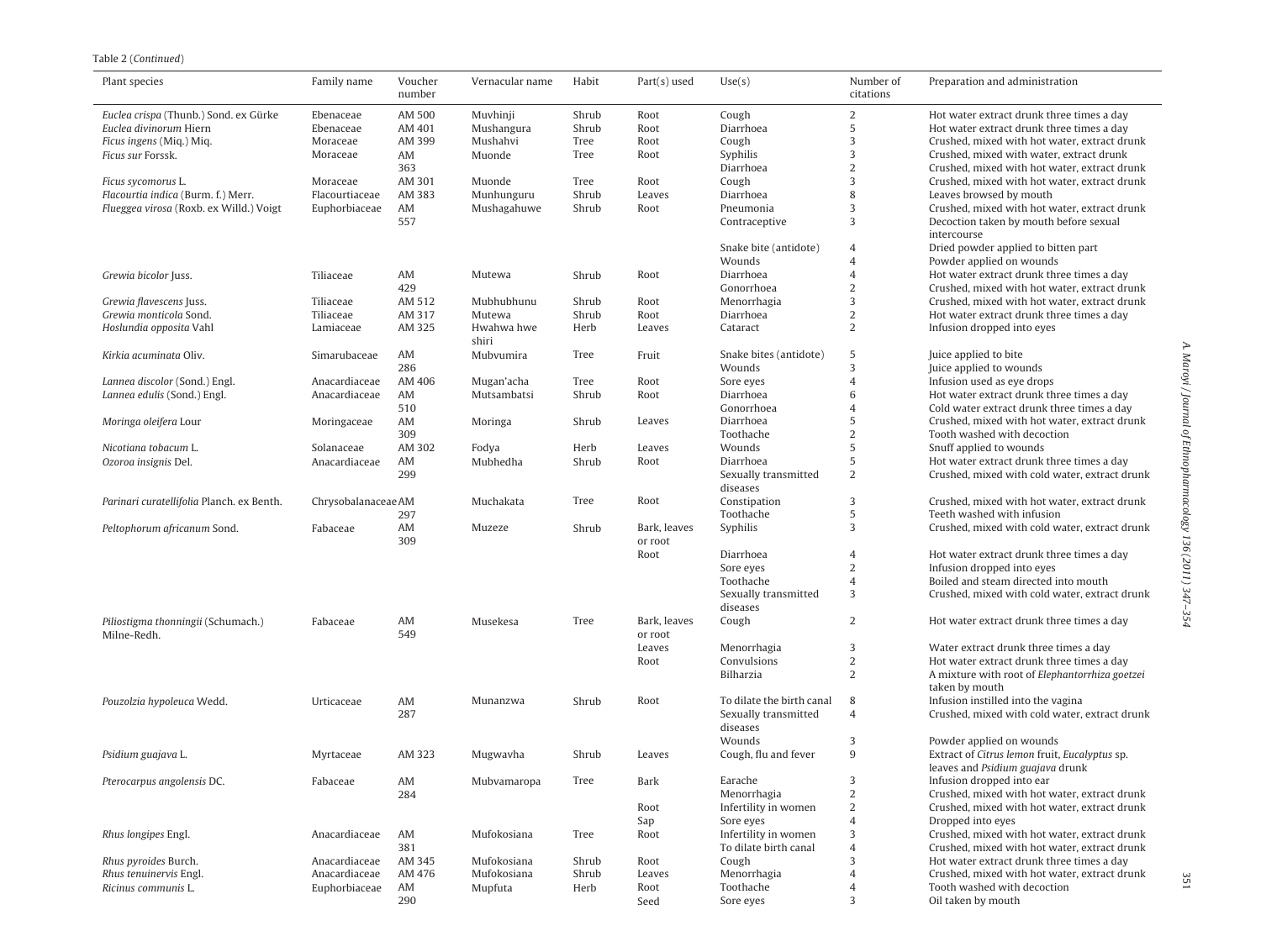| Table 2 (Continued)                   |               |                   |                 |       |              |                      |                        |                                               |
|---------------------------------------|---------------|-------------------|-----------------|-------|--------------|----------------------|------------------------|-----------------------------------------------|
| Plant species                         | Family name   | Voucher<br>number | Vernacular name | Habit | Part(s) used | Use(s)               | Number of<br>citations | Preparation and administration                |
|                                       |               |                   |                 |       |              | Earache              |                        | Oil dropped into ear                          |
| Sclerocarya birrea (A. Rich.) Hochst. | Anacardiaceae | AM 403            | Mupfura         | Tree  | Root         | Sore eyes            |                        | Boiled and steam directed into eyes           |
| Securidaca longepedunculata Fresen.   | Polygalaceae  |                   | Mufufu          | Shrub | Root         | Epilepsy             |                        | Crushed, mixed with hot water, extract drunk  |
|                                       |               | AM<br>285         |                 |       |              | Snake repellent      |                        | Vlixed with roots of Annona stenophylla and   |
|                                       |               |                   |                 |       |              |                      |                        | sprinkled around homestead                    |
| Strychnos cocculoides Bak             | Loganiaceae   | AM.               | Muzumwi         | Tree  | Root         | Abdominal pains      |                        | Crushed, mixed with hot water, extract drunk  |
|                                       |               | 478               |                 |       |              | Aphrodisiac          |                        | Irushed, mixed with hot water, extract drunk  |
|                                       |               |                   |                 |       |              | Gonorrhoea           |                        | Crushed, mixed with hot water, extract drunk  |
|                                       |               |                   |                 |       |              | Infertility in men   |                        | Crushed, mixed with hot water, extract drunk  |
|                                       |               |                   |                 |       |              | Sore throat          |                        | Crushed, mixed with hot water, extract drunk  |
| Strychnos madagascariensis Poir.      | Loganiaceae   | AM 451            | Mukwakwa        | Tree  | Root         | Sore eyes            |                        | nfusion of leaves dropped into eyes           |
| Strychnos spinosa Lam.                | Loganiaceae   | AM                | Mutamba         | Tree  | Root         | Abdominal pains      |                        | Crushed, mixed with hot water, extract drunk  |
|                                       |               | 340               |                 |       |              | Gonorrhoea           |                        | Crushed, mixed with hot water, extract drunk  |
| Vangueria infausta Burch.             | Rubiaceae     | AM 400            | Mudzvirungombe  | Tree  | Root         | Diarrhoea            |                        | Hot water extract drunk three times a day     |
| Vitex payos (Lour.) Merr.             | Lamiaceae     |                   | Mutsvubvu       | Tree  | Leaves       | Cough                |                        | Burnt and smoke inhaled                       |
| Ximenia americana L.                  | Olacaceae     | AM 447<br>AM 439  | Mutengeni       | Shrub | Leaves       | Backache             |                        | Crushed, mixed with hot water, extract drunk  |
| Ximenia caffra Sond.                  | Olacaceae     | KN                | Munhengeni      | Shrub | Leaves       | Backache             |                        | Crushed, mixed with hot water, extract drunk  |
|                                       |               | 535               |                 |       | Root         | Aphrodisiac          |                        | Crushed, mixed with hot water, extract drunk  |
|                                       |               |                   |                 |       |              | Diarrhoea            |                        | Crushed, mixed with hot water, extract drunk  |
|                                       |               |                   |                 |       |              | Venereal diseases    |                        | Crushed, mixed with cold water, extract drunk |
|                                       |               |                   |                 |       |              | Wounds               |                        | Powder applied on wounds                      |
| Ziziphus mucronata Willd.             | Rhamnaceae    | ΚŇ                | Muchecheni      | Tree  | Fruit and    | Boil                 |                        | Powder applied to boil                        |
|                                       |               | 319               |                 |       | leaves       |                      |                        |                                               |
|                                       |               |                   |                 |       | Root         | Abdominal pains      |                        | Crushed, mixed with hot water, extract drunk  |
|                                       |               |                   |                 |       |              | Infertility in women |                        | Crushed, mixed with hot water, extract drunk  |
|                                       |               |                   |                 |       |              | Wounds               |                        | Powder applied on wounds                      |

fruits and sap. The roots were the most frequently used (61.3%), followed by leaves (21.3%), bark (9.3%), fruit (5.3%), sap and seed with (1.3%) each [\(Fig. 2B\)](#page-2-0). Traditional healers believe that roots are more effective than other plant parts. Studies elsewhere, have shown that the roots and other underground parts have high concentrations of bioactive compounds ([Kunwar et al., 2006\).](#page-7-0) Harvesting of roots for medicinal purposes is not sustainable, it threatens the survival of the majority of medicinal plants used in Nhema communal area. Thus, from the conservation point of view, the high utilization of roots of medicinal plant species in Nhema communal area put these plant species at a risk because of the damages inflicted on the plant species. It is well recognized by conservationists that medicinal plants primarily valued for their root parts and those which are intensively harvested for their bark often tend to be the most threatened by over-exploitation ([Flatie et al., 2009\).](#page-7-0)

## 3.4. Diagnosis and treatment of diseases

Interviews with traditional healers revealed different diagnosis and treatment methods of the ailments. The practitioners usually diagnosed each health problem by an interview and visual inspection of the patient. Patients are commonly interviewed for symptoms observed and the duration of the health problem. Changes in eye and skin colour, tongue infections, body temperature and status of sores were all visually inspected by the traditional healer and the remedy prescribed. Internal ailments were commonly treated by making the patient drink herbal preparations, wounds and skin infections were treated by applying and rubbing herbal preparations on the affected areas.

A wide variety of medical conditions were treated using remedies made from medicinal plants. Altogether, 61 plant species were used to treat 34 different human health problems in Nhema communal area [\(Table 2\).](#page-3-0) Most of the plants used had more than a single therapeutic use, with 13 species (21.3%) used in the treatment of two ailments, 5 species (8.2%) treating three ailments, 6 species (9.8%) treating four ailments, 5 species (8.2%) treating five ailments and Albizia antunesiana used to treat six different ailments. The most cited species were: Albizia antunesiana (77.8%, aphrodisiac; 66.7%, diarrhoea), Annona stenophylla (100%, snake repellent; 55.6%, sexually transmitted diseases), Asparagus africanus (88.9%, to dilate birth canal; 55.6%, diarrhoea), Carissa bispinosa (88.9%, diarrhoea), Carissa edulis (77.8%, diarrhoea; 55.6%, cough), Cassia abbreviata (77.8%, diarrhoea; 66.7% aphrodisiac; 66.7%, gonorrhoea), Citrus limon (100%, cough, flu and fever), Cucumis anguria (77.8%, snake repellant), Elephantorrhiza goetzei (77.8%, diarrhoea), Eucalyptus sp. (100%, cough, flu and fever), Euclea divinorum (55.6%, diarrhoea), Flacourtia indica (88.9%, diarrhoea), Kirkia acuminata (55.6%, snake bite), Lannea edulis (66.7%, diarrhoea), Moringa oleifera (55.6%, diarrhoea), Nicotiana tobacum (55.6%, wounds), Ozoroa insigns (55.6%, diarrhoea), Parinari curatellifolia (55.6%, toothache), Pouzolzia hypoleuca (88.9%, to dilate birth canal), Psidium guajava (100%, cough, flu and fever), Ricinus communis (55.6%, earache), Sclerocarya birrea (55.6%, sore eyes), Securidaca longepedunculata (100%, snake repellent), and Ximenia caffra (66.7%, diarrhoea). Similar results were obtained by [Kambizi and Afolayan](#page-7-0) [\(2001\), w](#page-7-0)ho examined the treatment of sexually transmitted diseases in northern Zimbabwe, showing wide use of Cassia abbreviata and Lannea edulis in the study area. The antibacterial activity of Cassia abbreviata against Gram-positive and Gram-negative bacteria has since been confirmed ([Kambizi and Afolayan, 2001\).](#page-7-0) On the other hand, many diseases were also treated using a wide range of plants ([Table 3\).](#page-6-0) The majority of plant species were used to treat diarrhoea (32.7%), followed by cough (19.7%), wounds (11.5%) and gonorrhoea (11.5%). Diarrhoea is a major concern not only in Zimbabwe but in Mozambique as well, where with dysentery and cholera usually results in high mortality rate if not treated

 $\overline{1}$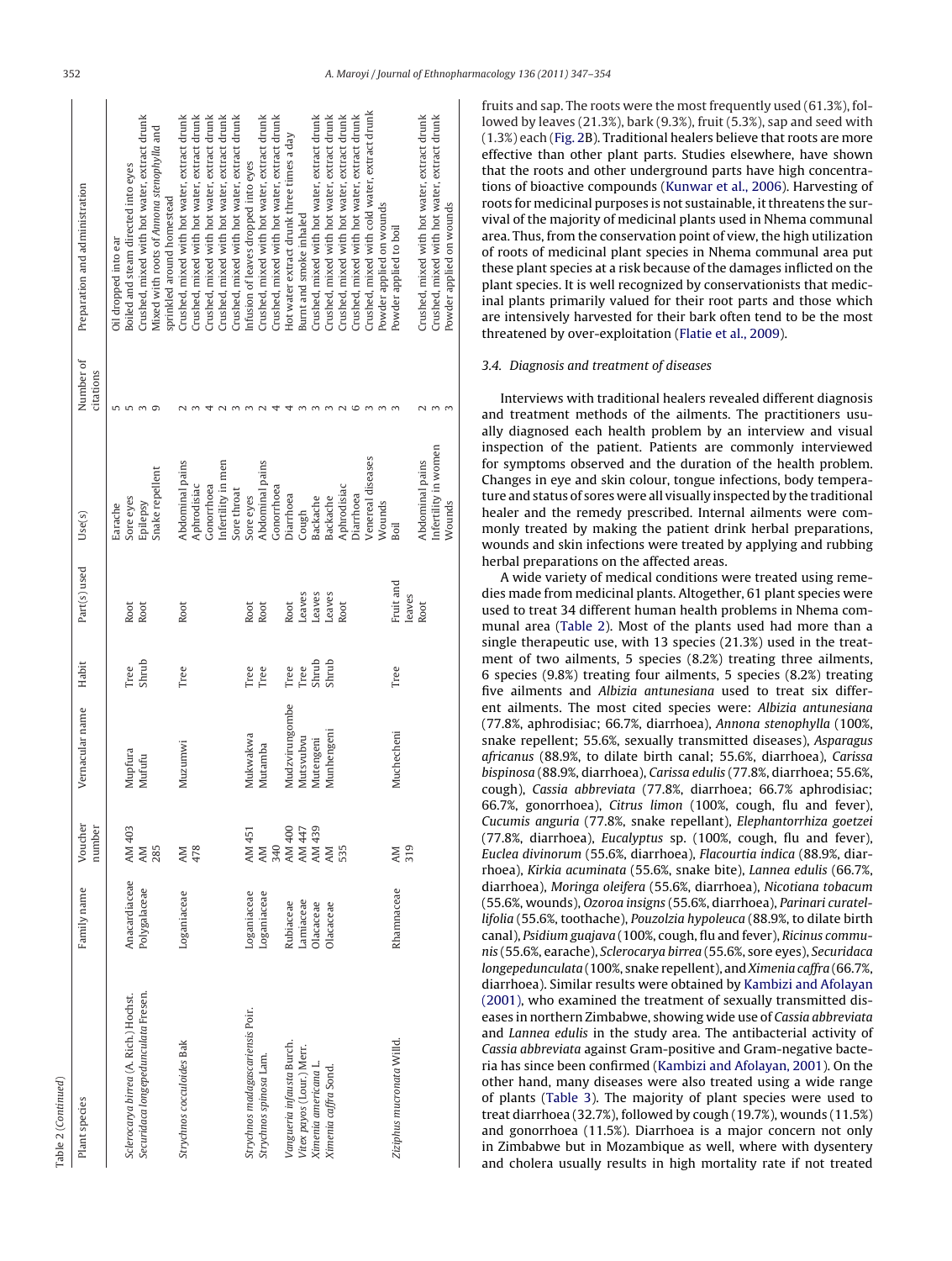#### <span id="page-6-0"></span>**Table 3**

Distribution of plant species by category of disease.

| Human disease                                                                                                                           | Plant species used to treat the disease                                                                                                                                                                                                                                                                                                                                                                                                                                                                       |
|-----------------------------------------------------------------------------------------------------------------------------------------|---------------------------------------------------------------------------------------------------------------------------------------------------------------------------------------------------------------------------------------------------------------------------------------------------------------------------------------------------------------------------------------------------------------------------------------------------------------------------------------------------------------|
| Abdominal pains                                                                                                                         | Berchemia discolor; Diospyros mespiliformis;<br>Elephantorrhiza goetzei; Strychnos cocculoides and                                                                                                                                                                                                                                                                                                                                                                                                            |
|                                                                                                                                         | Strychnos spinosa.                                                                                                                                                                                                                                                                                                                                                                                                                                                                                            |
| Abortion                                                                                                                                | Cassia abbreviata.                                                                                                                                                                                                                                                                                                                                                                                                                                                                                            |
| Aphrodisiac                                                                                                                             | Albizia antunesiana; Cassia abbreviate; Strychnos<br>cocculoides and Ximenia caffra.                                                                                                                                                                                                                                                                                                                                                                                                                          |
| Backache                                                                                                                                | Corchorus tridens; Erythrina abyssinica; Ximenia                                                                                                                                                                                                                                                                                                                                                                                                                                                              |
|                                                                                                                                         | Americana and Ximenia caffra.                                                                                                                                                                                                                                                                                                                                                                                                                                                                                 |
| Bilharzia                                                                                                                               | Elephantorrhiza goetzei and Piliostigma thonningii.                                                                                                                                                                                                                                                                                                                                                                                                                                                           |
| <b>Boils</b><br>Cataract                                                                                                                | Annona stenophylla and Ziziphus mucronata.<br>Hoslundia opposite.                                                                                                                                                                                                                                                                                                                                                                                                                                             |
| Chest pains                                                                                                                             | Annona stenophylla.                                                                                                                                                                                                                                                                                                                                                                                                                                                                                           |
| Constipation                                                                                                                            | Albizia antunesiana; Aloe greatheadii; Cassia abbreviata                                                                                                                                                                                                                                                                                                                                                                                                                                                      |
|                                                                                                                                         | and Parinari curatellifolia.                                                                                                                                                                                                                                                                                                                                                                                                                                                                                  |
| Contraceptive                                                                                                                           | Flueggea virosa.                                                                                                                                                                                                                                                                                                                                                                                                                                                                                              |
| Convulsions<br>Cough                                                                                                                    | Acacia karroo and Piliostigma thonningii.<br>Bridellia mollis; Carissa bispinosa; Carisa edulis; Citrus                                                                                                                                                                                                                                                                                                                                                                                                       |
|                                                                                                                                         | limon; Eucalyptus sp.; Euclea crispa; Ficus ingens; Ficus                                                                                                                                                                                                                                                                                                                                                                                                                                                     |
|                                                                                                                                         | sycomorus; Piliostigma thonningii; Psidium guajava;                                                                                                                                                                                                                                                                                                                                                                                                                                                           |
|                                                                                                                                         | Rhus pyroides and Vitex payos.                                                                                                                                                                                                                                                                                                                                                                                                                                                                                |
| Diarrhoea                                                                                                                               | Albizia antunesiana; Ampelocissus africana;                                                                                                                                                                                                                                                                                                                                                                                                                                                                   |
|                                                                                                                                         | Ampelocissus obtusata; Asparagus africanus; Carissa<br>bispinosa; Carisa edulis; Cassia abbreviata;                                                                                                                                                                                                                                                                                                                                                                                                           |
|                                                                                                                                         | Elephantorrhiza goetzei; Euclea divinorum; Ficus sur;                                                                                                                                                                                                                                                                                                                                                                                                                                                         |
|                                                                                                                                         | Flacourtia indica; Grewia bicolor; Grewia monticola;                                                                                                                                                                                                                                                                                                                                                                                                                                                          |
|                                                                                                                                         | Lannea edulis; Moringa oleifera; Ozoroa insigns;                                                                                                                                                                                                                                                                                                                                                                                                                                                              |
|                                                                                                                                         | Peltophorum africanum; Strychnos spinosa; Vangueria                                                                                                                                                                                                                                                                                                                                                                                                                                                           |
| Earache                                                                                                                                 | infausta and Ximenia caffra.<br>Azanza garckeana; Pterocarpus angolensis and Ricinus                                                                                                                                                                                                                                                                                                                                                                                                                          |
|                                                                                                                                         | communis.                                                                                                                                                                                                                                                                                                                                                                                                                                                                                                     |
| Epilepsy                                                                                                                                | Securidaca longepedunculata.                                                                                                                                                                                                                                                                                                                                                                                                                                                                                  |
| Fever                                                                                                                                   | Citrus limon; Eucalyptus sp. and Psidium guajava.                                                                                                                                                                                                                                                                                                                                                                                                                                                             |
| Flu                                                                                                                                     | Citrus limon; Eucalyptus sp. and Psidium guajava.                                                                                                                                                                                                                                                                                                                                                                                                                                                             |
| Gonorrhoea                                                                                                                              | Albizia antunesiana; Aloe greatheadii; Cassia abbreviata;                                                                                                                                                                                                                                                                                                                                                                                                                                                     |
|                                                                                                                                         | Elephantorrhiza goetzei; Grewia bicolor; Lannea edulis<br>and Strychnos cocculoides.                                                                                                                                                                                                                                                                                                                                                                                                                          |
| Menorrhagia                                                                                                                             | Grewia flavescens; Piliostigma thonningii; Pterocarpus                                                                                                                                                                                                                                                                                                                                                                                                                                                        |
|                                                                                                                                         | angolensis and Rhus tenuinervis.                                                                                                                                                                                                                                                                                                                                                                                                                                                                              |
| Infertility in men                                                                                                                      | Bridelia cathartica; Ekebergia benguelensis and                                                                                                                                                                                                                                                                                                                                                                                                                                                               |
|                                                                                                                                         | Strychnos cocculoides.                                                                                                                                                                                                                                                                                                                                                                                                                                                                                        |
| Infertility in women                                                                                                                    | Albizia antunesiana; Diospyros lycioides; Pterocarpus<br>angolensis; Rhus longipes and Ziziphus mucronata.                                                                                                                                                                                                                                                                                                                                                                                                    |
| Dysmenorrhea                                                                                                                            | Ekebergia benguelensis.                                                                                                                                                                                                                                                                                                                                                                                                                                                                                       |
| Pneumonia                                                                                                                               | Asparagus africanus and Flueggea virosa.                                                                                                                                                                                                                                                                                                                                                                                                                                                                      |
| Purgative                                                                                                                               | Albizia antunesiana.                                                                                                                                                                                                                                                                                                                                                                                                                                                                                          |
|                                                                                                                                         |                                                                                                                                                                                                                                                                                                                                                                                                                                                                                                               |
|                                                                                                                                         |                                                                                                                                                                                                                                                                                                                                                                                                                                                                                                               |
|                                                                                                                                         |                                                                                                                                                                                                                                                                                                                                                                                                                                                                                                               |
|                                                                                                                                         | angolensis; Ricinus communis; Sclerocarya birrea and                                                                                                                                                                                                                                                                                                                                                                                                                                                          |
|                                                                                                                                         | Strychnos madagascariensis.                                                                                                                                                                                                                                                                                                                                                                                                                                                                                   |
| Sore throat                                                                                                                             | Strychnos cocculoides.                                                                                                                                                                                                                                                                                                                                                                                                                                                                                        |
|                                                                                                                                         |                                                                                                                                                                                                                                                                                                                                                                                                                                                                                                               |
|                                                                                                                                         |                                                                                                                                                                                                                                                                                                                                                                                                                                                                                                               |
|                                                                                                                                         |                                                                                                                                                                                                                                                                                                                                                                                                                                                                                                               |
| To dilate birth canal                                                                                                                   | Asparagus africanus; Pouzolzia hypoleuca and Rhus                                                                                                                                                                                                                                                                                                                                                                                                                                                             |
|                                                                                                                                         | longipes.                                                                                                                                                                                                                                                                                                                                                                                                                                                                                                     |
|                                                                                                                                         |                                                                                                                                                                                                                                                                                                                                                                                                                                                                                                               |
|                                                                                                                                         |                                                                                                                                                                                                                                                                                                                                                                                                                                                                                                               |
| Wounds                                                                                                                                  |                                                                                                                                                                                                                                                                                                                                                                                                                                                                                                               |
|                                                                                                                                         | Nicotiana tobacum; Pouzolzia hypoleuca; Ximenia caffra                                                                                                                                                                                                                                                                                                                                                                                                                                                        |
|                                                                                                                                         | and Ziziphus mucronata.                                                                                                                                                                                                                                                                                                                                                                                                                                                                                       |
| Snake bite (antidote)<br>Snake repellent<br>Sore eyes<br>Sexually transmitted<br>diseases<br>Syphilis<br>Toothache<br>Venereal diseases | Flueggea virosa and Kirkia acuminate.<br>Annona stenophylla; Cucumis anguria and Securidaca<br>longepedunculata.<br>Lannea discolor; Peltophorum africanum; Pterocarpus<br>Annona stenophylla; Brachystegia boehmii; Ozoroa<br>insigns; Peltophorum africanum and Pouzolzia<br>hypoleuca.<br>Ficus sur and Peltophorum africanum.<br>Moringa oleifera; Parinari curatellifolia; Peltophorum<br>africanum and Ricinus communis.<br>Ximenia caffra.<br>Erythrina abyssinica; Flueggea virosa; Kirkia acuminata; |

promptly ([Ribeiro et al., 2010\).](#page-7-0) The use of herbal medicine in Nhema communal area seems to play a major role in controlling diarrhoea.

## 3.5. Herbal medicines and their preparation

Mono therapies based on preparations made from a single plant were the most dominant, although many remedies where more than one plant was used were also common. Those that involved the use of two species included, for example, mixing the roots of Annona stenophylla and Securidaca longipedunculata, and the mixture sprinkled around homestead as snake repellent. Root mixture of Elephantorrhiza goetzei and Piliostigma thonningii was taken by mouth as a remedy for bilharzia (Schistosomiasis). Water extract of Citrus lemon fruit, Eucalyptus sp. and Psidium guajava leaves was drunk as a remedy against cough, flu and fever. A herbal concoction found to be widespread in Nhema communal area in a previous study by [Maroyi \(2009\).](#page-7-0) The use of more than one plant species to prepare a remedy for ailments is attributed to the additive or synergistic effects that they could have during ailment treatment [\(Bussman and Sharon, 2006\).](#page-7-0) Decoctions were the most common method of preparation, with plant parts generally prepared using hot or cold water (50 species, 83.3%) as the solvent. This is similar to what has been found in traditional Zimbabwean medicine [\(Gelfand](#page-7-0) [et al., 1985\).](#page-7-0) Themedicinal plant preparations were administered to the local people of Nhema communal area through different routes including oral, topical, nasal and others. Oral (50 species) was the most commonly used route of administration, and was followed by topical (16 species) in the case of skin diseases or wounds, nasal and others (5 species).

In the study area, the recommended dosage differed among the traditional healers for treating the same health problem. During the interview and discussions with the traditional healers they indicated that the doses for liquid preparations were prescribed through estimation, in terms of a full, half or one fourth of a cup, depending on the age, physical condition of the patient being treated, type of illness and diagnosis of the disease. There is no standardized measure on the dose of herbal remedies in the study area. Dosages were estimated using lids, spoons, cups, glasses, pinches or handfuls. The amounts of remedy and prescription rates were generally dependent on the degree and duration of the ailment. The type of disease and level of its severity further decide the frequency of treatments. Traditional healers reported that they prescribed different doses of remedies for different age groups. Preferably, more amounts of remedies were given for adults than children to treat the same disease. Lack of standardization and quality control is seen as one of the main disadvantages of traditional medicine [\(Bekalo](#page-7-0) [et al., 2009\).](#page-7-0)

## **4. Conclusion**

The number of medicinal plants and their potential applications in humans reflect the rich ethnomedicinal knowledge in Nhema communal area. The preservation of this knowledge is due to continued reliance on wild plant resources for primary healthcare by the local community. Wide use of herbal medicine by both young children and adults will result in passing on of this indigenous knowledge to future generations. A strong belief in the effectiveness of traditional medicine in the primary healthcare of Nhema community will contribute to the persistence of this knowledge in the local community. The pharmaceutical importance of medicinal plants in Nhema communal area and documented indigenous practices can contribute much to national drug development if it receives the attention it deserves.While traditional healers claimed a high level of efficacy from their herbal remedies, it is important to standardize the drug preparation, dilution, dosage and route of administration, so as to match western medicine procedures. The study results suggest that there is a need for validation of the reported species for their efficacy.

Since roots were the most widely used plant parts and plants were mostly collected from the wild, the risk of plant resources loss is high in Nhema communal area. Awareness programme should be made to the traditional leaders, traditional healers and the com